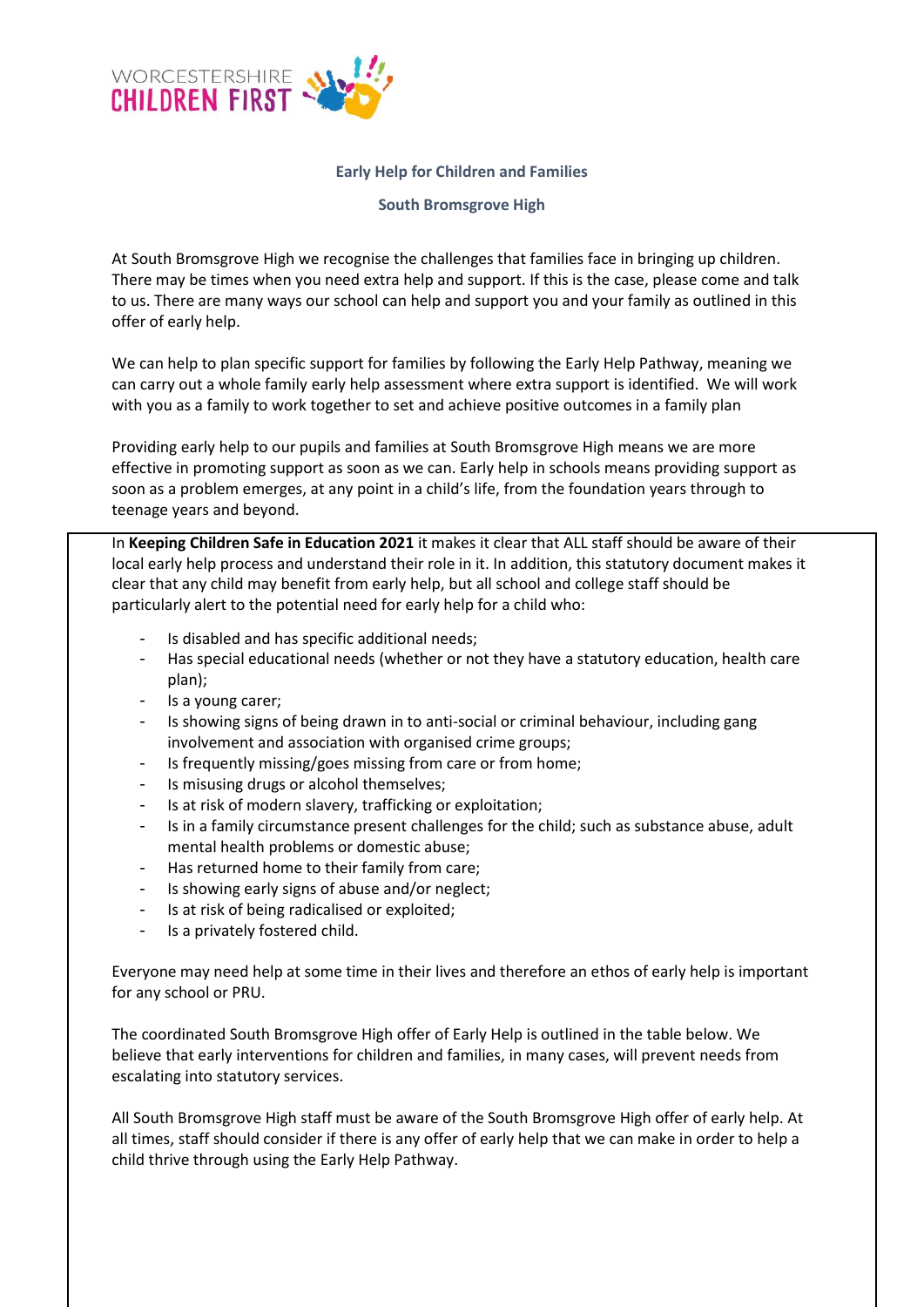

We also liaise with other agencies and people within the local community. In the table below are some National organisations that can support children, young people and their families

| Early Help                                 | This should cover additional support linked to your school<br>communities and general parents/children's specific needs.<br>This may include signposting to employment support, benefit and<br>advice in your community as well links to public health advice.<br>This also may include using the Early Help Pathway to carry out<br>whole family early help assessments and plans<br>https://www.worcestershire.gov.uk/eha                                        |
|--------------------------------------------|--------------------------------------------------------------------------------------------------------------------------------------------------------------------------------------------------------------------------------------------------------------------------------------------------------------------------------------------------------------------------------------------------------------------------------------------------------------------|
|                                            | PDF<br>Early Help in Worcestershire - Help for Families Booklet                                                                                                                                                                                                                                                                                                                                                                                                    |
| Here to help                               | This is part of Worcestershire's response to Covid19.                                                                                                                                                                                                                                                                                                                                                                                                              |
|                                            | By accessing this, parents can be signposted to community<br>support in their own community so that support is sustainable<br>and bespoke for the families in your school's community.                                                                                                                                                                                                                                                                             |
|                                            | http://www.worcestershire.gov.uk/here2help, or call 01905<br>768053.                                                                                                                                                                                                                                                                                                                                                                                               |
| <b>Starting well</b>                       | The Starting Well service has a parenting and community team<br>that can offer on line and telephone support for parents, as well<br>as parenting courses.                                                                                                                                                                                                                                                                                                         |
|                                            | The parenting team can offer 1-1 parenting advice over the<br>phone as well as virtual parenting groups around issues such as<br>support with children's behaviour, anxiety, eating and sleeping<br>routines etc, and can also signpost to agencies that can support<br>parents in their own community. In addition to this the parenting<br>team can also supports parenting to complete Sollihull on line, as<br>well as Birth and Beyond for expectant parents. |
|                                            | The school nursing service can remain in contact with primary,<br>middle and high schools via phone and email. They are providing a<br>Chat health texting service for young people and can also provide<br>consultations via WebEx. The School Nurse team can also off a call<br>or WebEx monthly session for all vulnerable families.<br>https://www.startingwellworcs.nhs.uk/                                                                                   |
| Supporting happy parental<br>relationships | We recognise that during Covid 19 parental relationships maybe<br>under pressure for several reasons, whether parents are living<br>together in the family home or not. This website contains a range<br>of self-help information and links to support.                                                                                                                                                                                                            |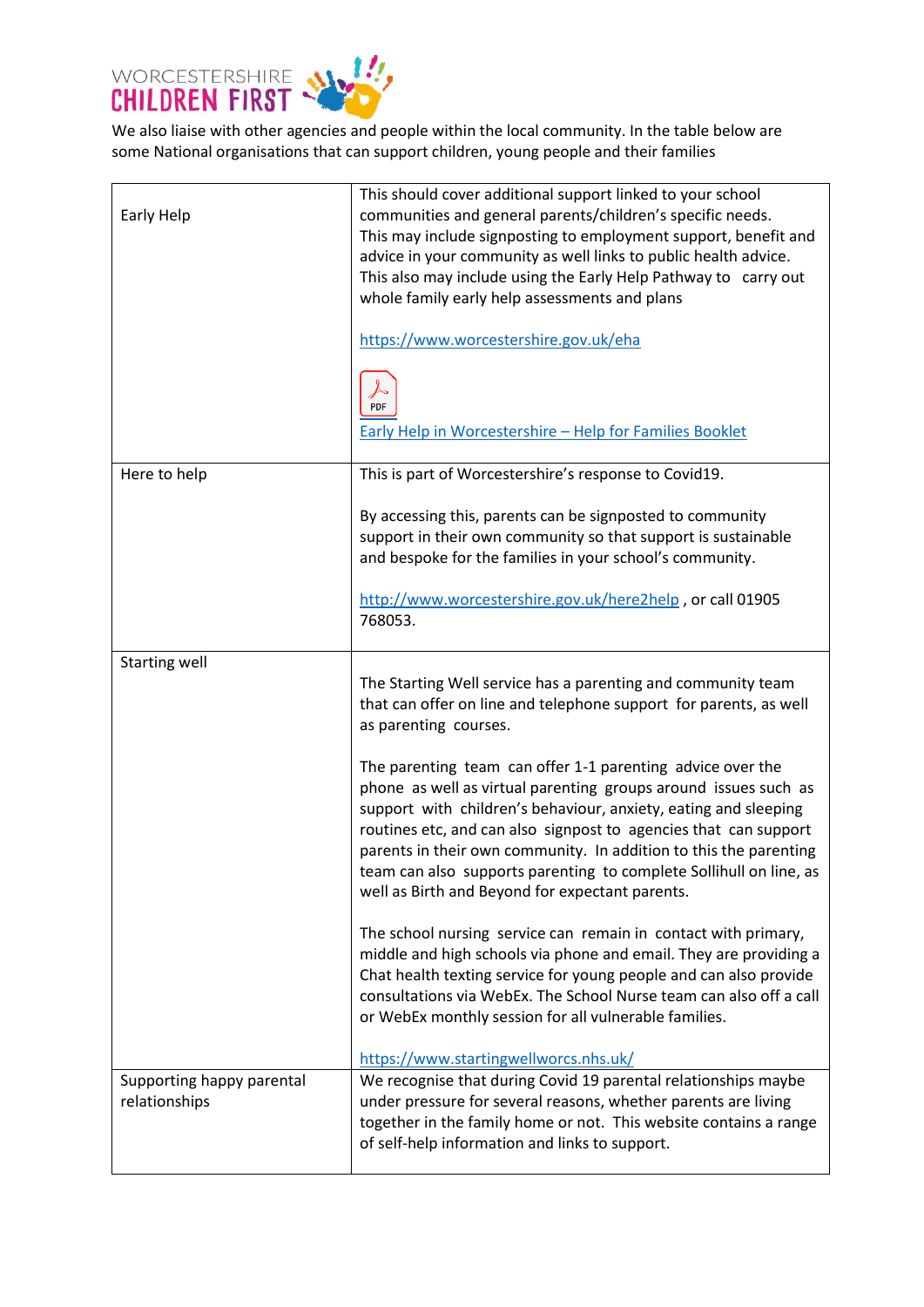

|                                                                            | http://www.worcestershire.gov.uk/info/20793/here2help suppor<br>ting happy parental relationships                                                                                                                                                                                                          |
|----------------------------------------------------------------------------|------------------------------------------------------------------------------------------------------------------------------------------------------------------------------------------------------------------------------------------------------------------------------------------------------------|
| What is our Early Help Offer?                                              | What is Early Help?                                                                                                                                                                                                                                                                                        |
|                                                                            | Early Help means providing support as soon as a problem<br>appears, to stop it from getting worse. This could be at any point<br>in a child's life, from birth to the teenage years.                                                                                                                       |
|                                                                            | Anyone can provide early help - you don't need to be an expert<br>professional. Early help is not about passing the issue on to an<br>expert, but thinking about what is the best support you can offer.                                                                                                   |
|                                                                            | You can provide effective support by:                                                                                                                                                                                                                                                                      |
|                                                                            | listening<br>working with other people who could help<br>finding out about specialist agencies who could help<br>$\bullet$<br>filling out an <b>Early Help Assessment</b> with the person you<br>$\bullet$<br>are helping<br>contacting Children's Social Care if you think the problem<br>is more serious |
|                                                                            | http://www.worcestershire.gov.uk/eha                                                                                                                                                                                                                                                                       |
|                                                                            | There is a lot of information and advice on the Advice, Care,<br>Health and Support pages as well as detail of local services that<br>can provide support for children, young people and families.                                                                                                         |
|                                                                            | Download: Worcestershire Safeguarding Children Board - Early<br>Help Strategy 2017 to 2020                                                                                                                                                                                                                 |
|                                                                            | Download: Worcestershire Special Educational Needs and<br><b>Disabilities (SEND) strategy</b>                                                                                                                                                                                                              |
| The Front Door to Children's<br><b>Services</b><br>(Previously: Children's | If a member of staff, parent/carer or member of the public thinks<br>a child or young person is at immediate risk of significant harm<br>they should contact the Family Front Door (FFD) - 01905 822 666<br>or in an emergency always call 999.                                                            |
| Helpdesk).                                                                 | Do not wait to discuss this with the DSL/DDSL but do report it<br>afterwards.                                                                                                                                                                                                                              |
| <b>WSCB</b> (Worcestershire                                                | http://www.worcestershire.gov.uk/safeguardingchildren                                                                                                                                                                                                                                                      |
| Safeguarding Children's Board)<br>website.                                 | Important information for parents and professionals across<br>Worcestershire in relation to keeping children safe and avenues                                                                                                                                                                              |
|                                                                            | of support including early help options. Everyone should know                                                                                                                                                                                                                                              |
|                                                                            | how to access this website which has all of the agreed                                                                                                                                                                                                                                                     |
|                                                                            | Worcestershire safeguarding and child protection processes on it.                                                                                                                                                                                                                                          |
| Universal source of help for all                                           | Worcestershire Family Information Service (FIS)                                                                                                                                                                                                                                                            |
| families in Worcestershire:<br><b>Worcestershire Family</b>                | advisors give impartial information on childcare, finances,<br>parenting and education. FIS are a useful source of information                                                                                                                                                                             |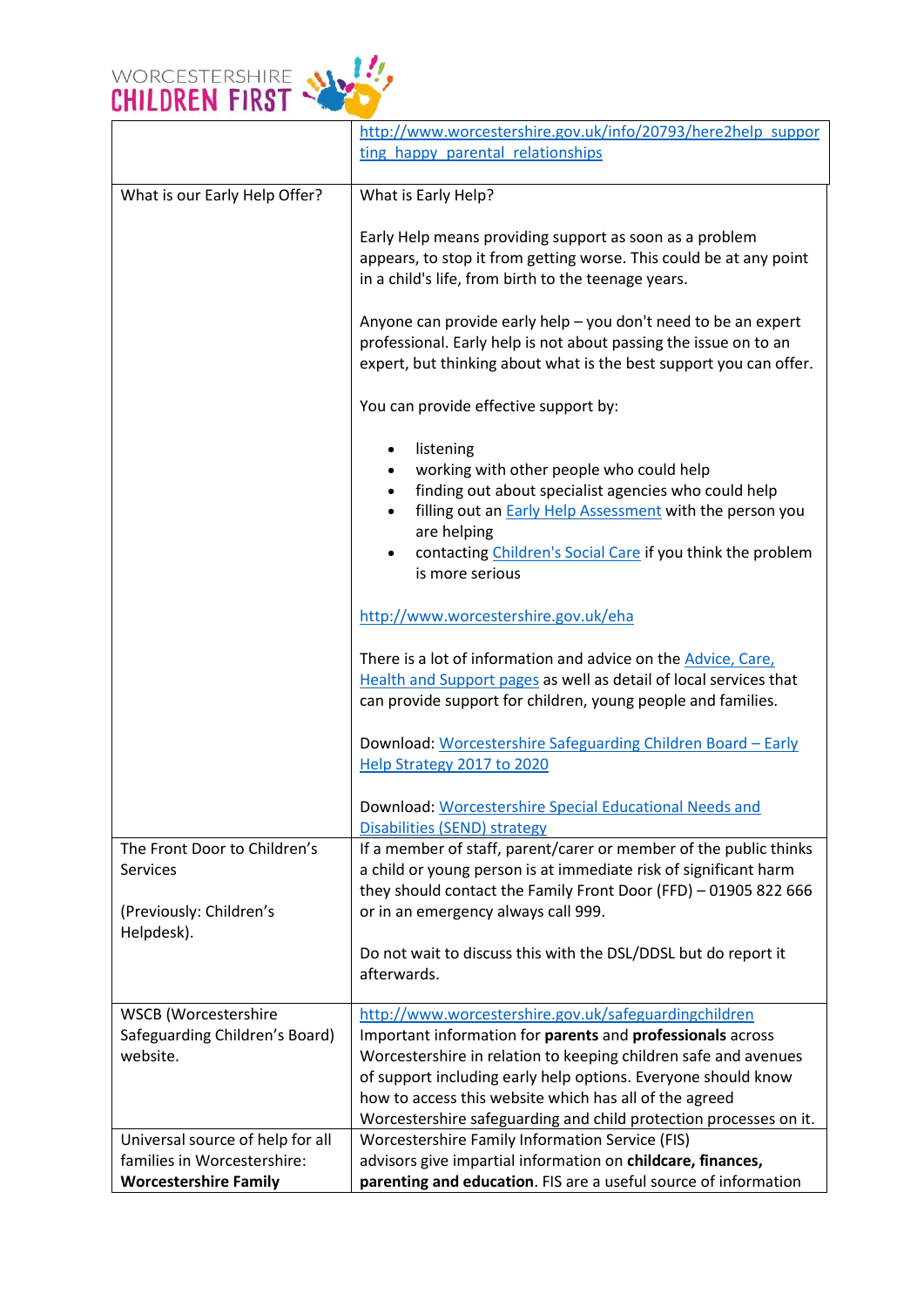

| <b>Information Service (FIS)</b>                                       | for parents and professionals. They support families, children and<br>young people aged 0-19 years of age (25 for young people with<br>additional needs) and professionals working with these families.<br>They can help link parents up with other organisations that might<br>be able to help or provide the information themselves.<br>http://www.worcestershire.gov.uk/info/20507/childcare/1579/fa<br>mily_information_service                                      |
|------------------------------------------------------------------------|--------------------------------------------------------------------------------------------------------------------------------------------------------------------------------------------------------------------------------------------------------------------------------------------------------------------------------------------------------------------------------------------------------------------------------------------------------------------------|
| Home-school support<br>Worcestershire Home<br><b>Education Network</b> | Home education is becoming an increasingly popular option for<br>families in Worcestershire and we have a growing community<br>that are able to offer each other support. Between us we have<br>years of experience in educating children of all ages and are able<br>to organise and put on a range of activities.                                                                                                                                                      |
|                                                                        | We hold meetings usually at least weekly, throughout term time<br>at various locations round the county-for example:                                                                                                                                                                                                                                                                                                                                                     |
|                                                                        | - Social gatherings occur monthly in North Worcestershire for all<br>ages, with both indoor and outdoor games plus organised<br>activities such as climbing/zip-wires/grass sledging for 8+.                                                                                                                                                                                                                                                                             |
|                                                                        | - Monthly meeting in Worcester with games, music and crafts for<br>all ages.                                                                                                                                                                                                                                                                                                                                                                                             |
|                                                                        | - Monthly social meeting in south Worcestershire, including indoor<br>and outdoor games, group music session and a drama group.                                                                                                                                                                                                                                                                                                                                          |
|                                                                        | - Bowling or Ice skating most months.                                                                                                                                                                                                                                                                                                                                                                                                                                    |
|                                                                        | - "Education group" workshops organised regularly. Recent<br>workshops have include: Marvellous Mosaics' 'Gunpowder plot'<br>'Medieval life', 'Making Music' and 'Creative Writing.                                                                                                                                                                                                                                                                                      |
|                                                                        | We also meet up with people from neighbouring counties and<br>many of us go along to the national camps and gatherings that<br>are organised by home educators throughout the year.                                                                                                                                                                                                                                                                                      |
|                                                                        | We have a Worcestershire Home Educators Newsletter (WHEN)<br>that lists all of the activities for the coming month and run a<br>Worcestershire Home Educators Internet support list.                                                                                                                                                                                                                                                                                     |
|                                                                        | Contact us on:<br>info@worcestershire-<br>home-educators.co.uk                                                                                                                                                                                                                                                                                                                                                                                                           |
| E-safety (Online Safety)                                               | Online Activity (phones, computers) can be a serious risk to<br>children: The use of technology has become a significant<br>component of many safeguarding issues. Child sexual<br>exploitation; radicalisation; sexual predation - technology often<br>provides the platform that facilitates harm. With the right<br>support, education and safety measures in place the internet and<br>new technologies can also bring great benefits but we must all be<br>vigilant |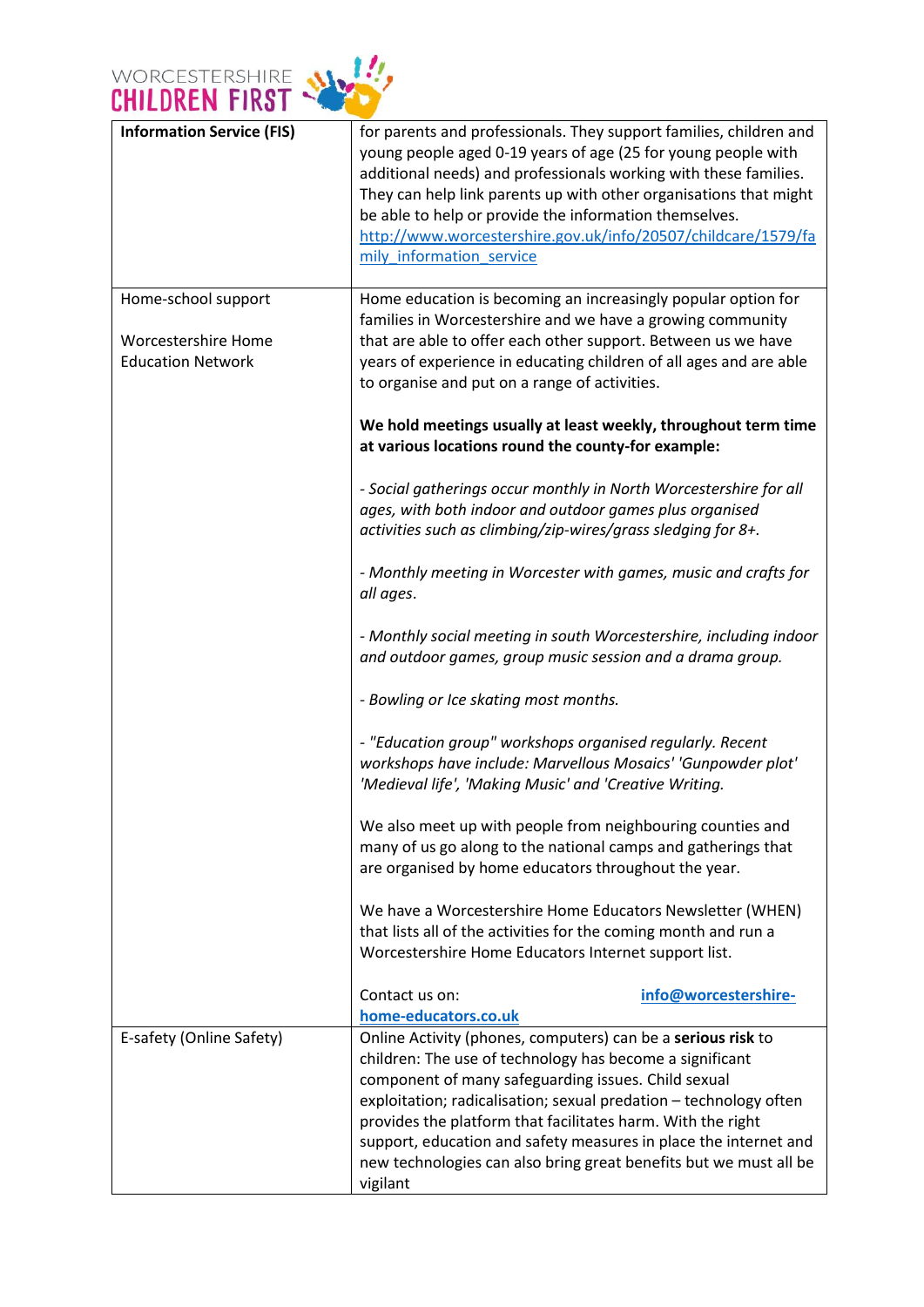

|                      | PACE (parents against child exploitation) UK is                     |
|----------------------|---------------------------------------------------------------------|
|                      | a useful website to engage parents with safety issues.              |
|                      | www.paceuk.info/                                                    |
|                      | https://www.thinkuknow.co.uk/parents/ -                             |
|                      | This is the Child Exploitation and Online                           |
|                      | Protection (CEOP) Centre. It's a one stop shop for most             |
|                      | information about online safety.                                    |
|                      | https:www.thinkuknow.co.uk/teachers                                 |
|                      | (excellent resources)                                               |
|                      | http://educateagainsthate.com/ - This is the                        |
|                      | government website to help parents and professionals                |
|                      | understand the risks of children                                    |
|                      |                                                                     |
|                      | and young people being radicalised by                               |
|                      | extremists online and how to keep children safe                     |
|                      | from this.                                                          |
|                      | www.internetmatters.org - A great site for                          |
|                      | helping parents keep their children safe online.                    |
| <b>Mental Health</b> | We have some useful self-help guides/leaflets available for you to  |
|                      | access online. The guides are available for you to read online. The |
|                      | self-help guides can be accessed by typing the below link into      |
|                      | your URL and selecting 'Self Help Guides': www.hacw.nhs.uk/a-       |
|                      | to-z/letter-s/                                                      |
|                      | <b>Staying Safe</b>                                                 |
|                      | http://stayingsafe.net/                                             |
|                      | <b>SANE</b>                                                         |
|                      | 0845 767 800                                                        |
|                      | Email: sanemail@org.uk                                              |
|                      | www.sane.org.uk                                                     |
|                      | <b>Samaritans</b>                                                   |
|                      | 116 123                                                             |
|                      | (24 hour helpline)                                                  |
|                      | www.samaritans.org.uk                                               |
|                      | <b>Rethink Mental Illness</b>                                       |
|                      | 0300 5000 927                                                       |
|                      | www.rethink.org                                                     |
|                      | <b>Mental Health Foundation</b>                                     |
|                      | www.mentalhealth.org.uk                                             |
|                      | <b>MIND</b>                                                         |
|                      | 0300 123 3393 or                                                    |
|                      |                                                                     |
|                      | text 86463                                                          |
|                      | www.mind.org.uk                                                     |
|                      | <b>Anxiety UK</b>                                                   |
|                      | 08444 775 774                                                       |
|                      | www.anxietyuk.org.uk                                                |
|                      | <b>CAMHS Bestie</b>                                                 |
|                      | www.camhsbestie.co.uk                                               |
|                      |                                                                     |
|                      |                                                                     |
|                      |                                                                     |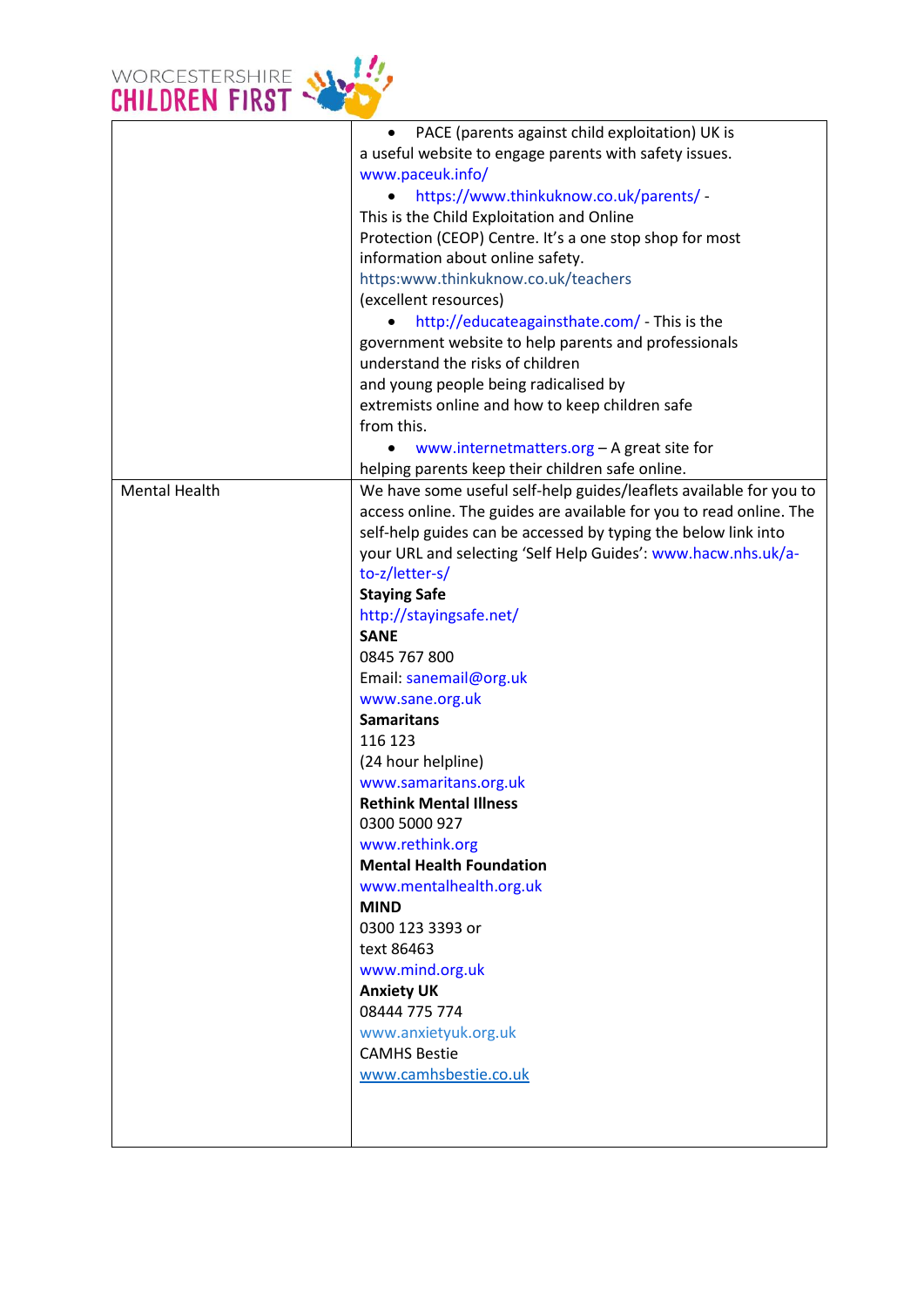

| <b>Bullying (including</b>                | Cyberbullying is using the internet, email, online games or any                                                                                                                                                                                                                                                                                                                                                                                                                                                                                                                                                                                                                                                                                                                                                                                                                                                                                                                     |
|-------------------------------------------|-------------------------------------------------------------------------------------------------------------------------------------------------------------------------------------------------------------------------------------------------------------------------------------------------------------------------------------------------------------------------------------------------------------------------------------------------------------------------------------------------------------------------------------------------------------------------------------------------------------------------------------------------------------------------------------------------------------------------------------------------------------------------------------------------------------------------------------------------------------------------------------------------------------------------------------------------------------------------------------|
| cyberbullying)/ Child                     | digital technology to threaten, tease, upset or humiliate someone                                                                                                                                                                                                                                                                                                                                                                                                                                                                                                                                                                                                                                                                                                                                                                                                                                                                                                                   |
| death/suicide/prevention                  | else.                                                                                                                                                                                                                                                                                                                                                                                                                                                                                                                                                                                                                                                                                                                                                                                                                                                                                                                                                                               |
|                                           |                                                                                                                                                                                                                                                                                                                                                                                                                                                                                                                                                                                                                                                                                                                                                                                                                                                                                                                                                                                     |
|                                           | If the police consider a message or post to be potentially criminal,<br>they will take appropriate action. This could involve arresting the<br>person responsible or interviewing them under caution. Cases<br>involving sustained abuse or where someone's life is threatened<br>will be treated seriously. The police will consider all of the<br>circumstances when considering the best response to a report of<br>cyber bullying. They will assess how vulnerable the victim is and<br>what resources are required to trace the offender via social<br>networking sites that often operate abroad and to different<br>legislation. In certain cases it may be difficult to take action if the<br>offender isn't in the UK. They will work with the victim to bring<br>about the most suitable and proportionate conclusion, this will<br>include alternative options that include the officer in the case<br>using their discretion and working with the offender to record an |
|                                           | apology to the victim.                                                                                                                                                                                                                                                                                                                                                                                                                                                                                                                                                                                                                                                                                                                                                                                                                                                                                                                                                              |
|                                           |                                                                                                                                                                                                                                                                                                                                                                                                                                                                                                                                                                                                                                                                                                                                                                                                                                                                                                                                                                                     |
|                                           | <b>Useful links</b>                                                                                                                                                                                                                                                                                                                                                                                                                                                                                                                                                                                                                                                                                                                                                                                                                                                                                                                                                                 |
|                                           | <b>Bullying UK</b>                                                                                                                                                                                                                                                                                                                                                                                                                                                                                                                                                                                                                                                                                                                                                                                                                                                                                                                                                                  |
|                                           | Childline                                                                                                                                                                                                                                                                                                                                                                                                                                                                                                                                                                                                                                                                                                                                                                                                                                                                                                                                                                           |
|                                           | KidScape:                                                                                                                                                                                                                                                                                                                                                                                                                                                                                                                                                                                                                                                                                                                                                                                                                                                                                                                                                                           |
|                                           | Our resources provide information on issues surrounding                                                                                                                                                                                                                                                                                                                                                                                                                                                                                                                                                                                                                                                                                                                                                                                                                                                                                                                             |
|                                           | bullying, online and personal safety. They can be used directly by                                                                                                                                                                                                                                                                                                                                                                                                                                                                                                                                                                                                                                                                                                                                                                                                                                                                                                                  |
|                                           | young people and parents, as well as in the classroom within                                                                                                                                                                                                                                                                                                                                                                                                                                                                                                                                                                                                                                                                                                                                                                                                                                                                                                                        |
|                                           | schools and youth organisations.                                                                                                                                                                                                                                                                                                                                                                                                                                                                                                                                                                                                                                                                                                                                                                                                                                                                                                                                                    |
|                                           | https://www.kidscape.org.uk/resources-and-publications/                                                                                                                                                                                                                                                                                                                                                                                                                                                                                                                                                                                                                                                                                                                                                                                                                                                                                                                             |
| Hollie Guard-A new personal<br>safety APP | https://hollieguard.com/                                                                                                                                                                                                                                                                                                                                                                                                                                                                                                                                                                                                                                                                                                                                                                                                                                                                                                                                                            |
|                                           | <b>Children &amp; Teens</b>                                                                                                                                                                                                                                                                                                                                                                                                                                                                                                                                                                                                                                                                                                                                                                                                                                                                                                                                                         |
|                                           | Hollie Guard keeps your entire family safe.                                                                                                                                                                                                                                                                                                                                                                                                                                                                                                                                                                                                                                                                                                                                                                                                                                                                                                                                         |
|                                           | Keep an eye on your children while they're traveling to<br>$\bullet$                                                                                                                                                                                                                                                                                                                                                                                                                                                                                                                                                                                                                                                                                                                                                                                                                                                                                                                |
|                                           | and from school with Journey.                                                                                                                                                                                                                                                                                                                                                                                                                                                                                                                                                                                                                                                                                                                                                                                                                                                                                                                                                       |
|                                           | Teens can get help quickly while out with friends.<br>٠                                                                                                                                                                                                                                                                                                                                                                                                                                                                                                                                                                                                                                                                                                                                                                                                                                                                                                                             |
|                                           | Parents, guardians, and caregivers are automatically<br>$\bullet$                                                                                                                                                                                                                                                                                                                                                                                                                                                                                                                                                                                                                                                                                                                                                                                                                                                                                                                   |
|                                           | contacted by both SMS and email.                                                                                                                                                                                                                                                                                                                                                                                                                                                                                                                                                                                                                                                                                                                                                                                                                                                                                                                                                    |
| Hate Crime                                | A hate crime is a criminal offense whose motivation can be<br>shown to be race, national origin, religion or sexual orientation.                                                                                                                                                                                                                                                                                                                                                                                                                                                                                                                                                                                                                                                                                                                                                                                                                                                    |
|                                           | A difference of race alone is NOT sufficient to make it a hate                                                                                                                                                                                                                                                                                                                                                                                                                                                                                                                                                                                                                                                                                                                                                                                                                                                                                                                      |
|                                           | crime. There would have to be evidence of racial slurs or racial                                                                                                                                                                                                                                                                                                                                                                                                                                                                                                                                                                                                                                                                                                                                                                                                                                                                                                                    |
|                                           | statements in addition to the crime (this does not trivialise                                                                                                                                                                                                                                                                                                                                                                                                                                                                                                                                                                                                                                                                                                                                                                                                                                                                                                                       |
|                                           | other serious offenses that are NOT hate crimes).                                                                                                                                                                                                                                                                                                                                                                                                                                                                                                                                                                                                                                                                                                                                                                                                                                                                                                                                   |
|                                           | <b>Hate Crime:</b>                                                                                                                                                                                                                                                                                                                                                                                                                                                                                                                                                                                                                                                                                                                                                                                                                                                                                                                                                                  |
|                                           | <b>West Mercia Police:</b>                                                                                                                                                                                                                                                                                                                                                                                                                                                                                                                                                                                                                                                                                                                                                                                                                                                                                                                                                          |
|                                           | Email: contactus@westmercia.police.uk                                                                                                                                                                                                                                                                                                                                                                                                                                                                                                                                                                                                                                                                                                                                                                                                                                                                                                                                               |
|                                           | Emergency number: 999                                                                                                                                                                                                                                                                                                                                                                                                                                                                                                                                                                                                                                                                                                                                                                                                                                                                                                                                                               |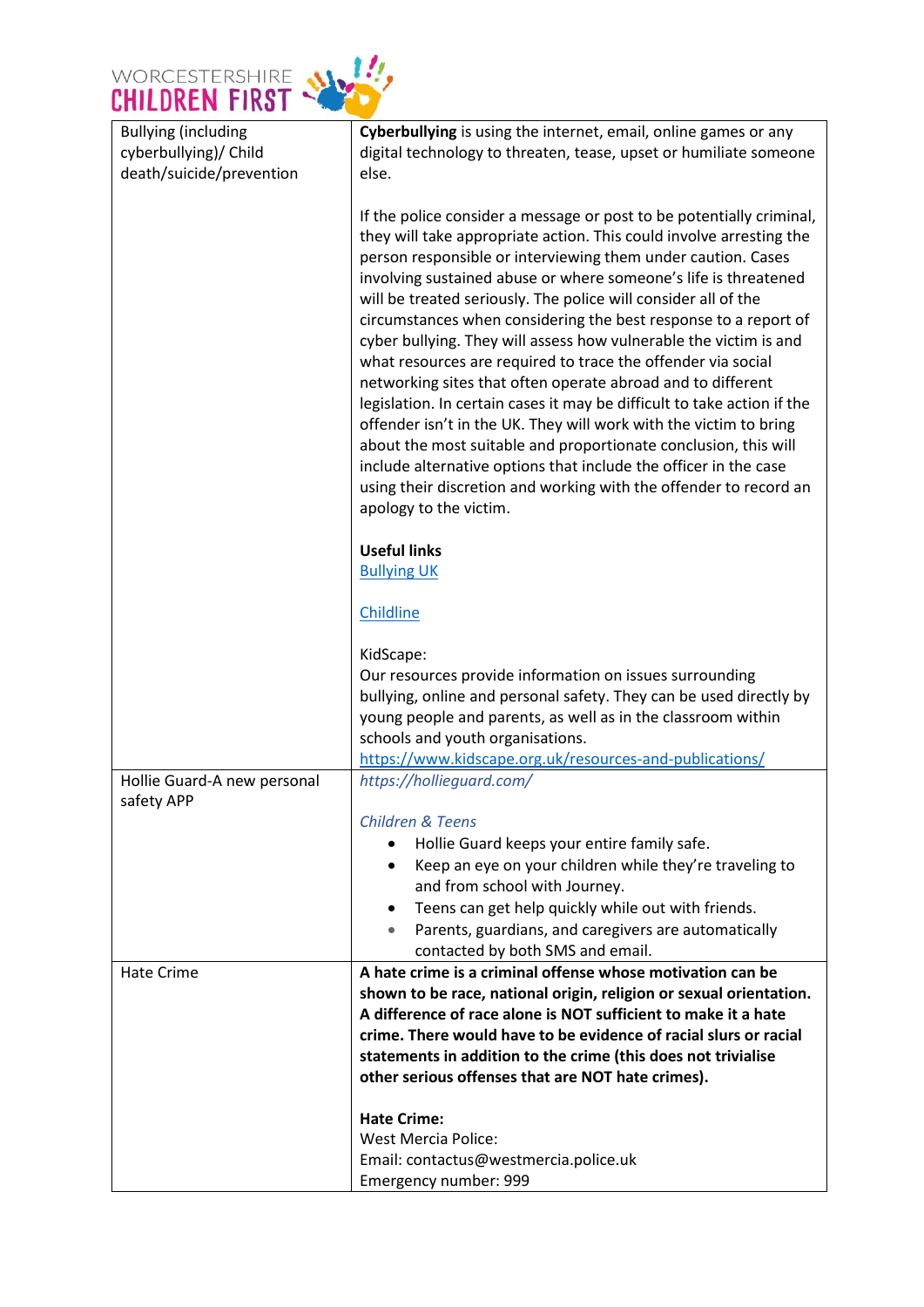

| Non-Emergency number: 101                            |
|------------------------------------------------------|
| report online to True Vision (opens in a new window) |
| https://educateagainsthate.com/parents/              |
| Call in at your local police station                 |
|                                                      |

| Children with disabilities<br>team (CWD) | The Children with Disabilities (CwD) Social Work Team provide services<br>designed to meet the needs of children and young people who have                                                                                                                                                                              |  |  |
|------------------------------------------|-------------------------------------------------------------------------------------------------------------------------------------------------------------------------------------------------------------------------------------------------------------------------------------------------------------------------|--|--|
|                                          | complex disabilities.                                                                                                                                                                                                                                                                                                   |  |  |
|                                          | The CwD Social Work Team is one of a range of services that can<br>provide support to children and young people with disabilities and<br>their families. Other services available are those provided by health,<br>education, play and youth services as well as community resources<br>provided by voluntary agencies. |  |  |
|                                          | The CwD team offer services to those children and young people<br>requiring additional resources in respect of their disability, where the<br>disability has a profound impact on the child or young person's life.                                                                                                     |  |  |
|                                          | An assessment will be offered where the child has a condition which is<br>substantial, long lasting or permanent, is a physical and/or learning<br>disability or a life limiting, life threatening condition. These may<br>include:                                                                                     |  |  |
|                                          | severe learning disabilities<br>$\bullet$                                                                                                                                                                                                                                                                               |  |  |
|                                          | severe physical disabilities<br>$\bullet$<br>severe developmental delay in motor and or cognitive<br>$\bullet$                                                                                                                                                                                                          |  |  |
|                                          | functioning                                                                                                                                                                                                                                                                                                             |  |  |
|                                          | profound multiple disabilities<br>$\bullet$                                                                                                                                                                                                                                                                             |  |  |
|                                          | severe sensory impairment (registered blind and/or<br>$\bullet$<br>profoundly deaf)                                                                                                                                                                                                                                     |  |  |
|                                          | complex and severe health problems that arise from the<br>$\bullet$                                                                                                                                                                                                                                                     |  |  |
|                                          | disability, that are life threatening, degenerative illness or                                                                                                                                                                                                                                                          |  |  |
|                                          | organic disorder resulting in severe disability                                                                                                                                                                                                                                                                         |  |  |
|                                          | a diagnosis of Autistic Spectrum Condition with an associated<br>learning disability and where the condition severely affects                                                                                                                                                                                           |  |  |
|                                          | day to day functioning                                                                                                                                                                                                                                                                                                  |  |  |
|                                          | <b>SEN Services and Support Groups</b>                                                                                                                                                                                                                                                                                  |  |  |
|                                          | 9 Tea Cups<br>$\bullet$                                                                                                                                                                                                                                                                                                 |  |  |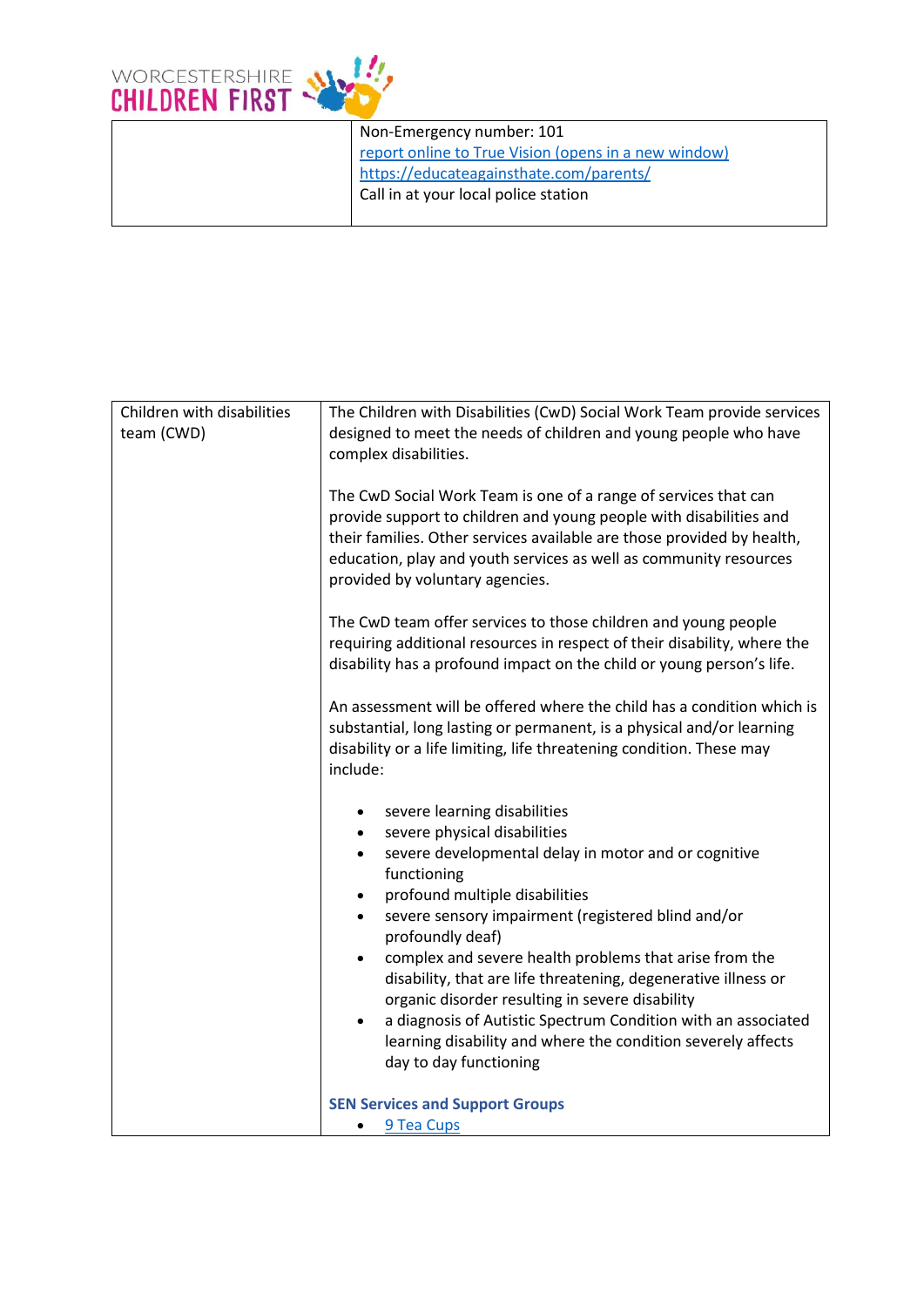

| $\bullet$ | autismlinks                                                      |
|-----------|------------------------------------------------------------------|
|           | Links to events, services and information of use to families of  |
|           | people with Autism                                               |
| ٠         | Autism Spectrum Condition and Learning Disabilities Group, a     |
|           | group for family members and carers, Kidderminster Hospital      |
| $\bullet$ | Autism West Midlands a support group for young people aged       |
|           | 16-24 with Asperger's Syndrome in the Malvern Hills area         |
| $\bullet$ | <b>Autism in Worcestershire</b>                                  |
|           | ASPIE is a social self-help and motivation group for adults with |
|           | Asperger's Syndrome. We provide a centre in Worcester            |
|           | where Aspies feel welcome and accepted.                          |
| $\bullet$ | Childrens Centres. Find out what's happening at your local       |
|           | <b>Children's Centre</b>                                         |
| $\bullet$ | <b>Community Paediatric Service</b>                              |
|           | Community Paediatric Service is concerned with                   |
|           | developmental delay and learning disability; Motor difficulties  |
|           | such as cerebral palsy and muscular dystrophy; Neuro-            |
|           | developmental conditions including ADHD and ASD; complex         |
|           | behavioural difficulties; sensory impairment; statutory medical  |
|           | & educational assessments                                        |
|           | The Community Paediatric Servic South Worcestershire, The        |
|           | <b>Community Paediatric Service Wyre Forest and The</b>          |
|           | <b>Community Paediatric Service Redditch and Bromsgrove</b>      |
| $\bullet$ | Core Assets: Core Assets deliver the Independent Support         |
|           | Service in partnerships with Worcestershire County Council.      |
|           | They provide confidential, impartial and independent             |
|           | information and support for young people and their families      |
|           | to find their way through the changes to the Special             |
|           | Educational needs and Disabilities (SEND) systems.               |
|           | Please note: Core Assets Independent Support Programme           |
|           | will be closing on the 31 July 2018. Independent Support was     |
|           | always intended to be a time limited resource, supporting the    |
|           | transition from statements to EHCPs. From August 2018            |
|           | onwards, parents, children and young people will continue to     |
|           | be able to access information, advice and support on statutory   |
|           | assessment and annual reviews from your local SENDIASS.          |
| ٠         | <b>Council for Disabled Children</b>                             |
|           | A host of useful leaflets on SEND issues many in Easy Read       |
|           | format to help children understand                               |
|           | Disability Information Advice Line (DIAL) Worcestershire         |
|           | Website of the disability advice line South Worcestershire;      |
|           | local info on: Mobility; Benefits and Finance; Carers Support    |
|           | and Respite; Community and Voluntary Support; Disabled           |
|           | Children's Services; Education and Employment; Health;           |
|           | Housing; Independent Living; Learning Disabilities; Legal        |
|           | Support; Leisure and Holidays; Mental Health; Mobility and       |
|           | Aids to Daily Living and Older People's Services                 |
|           | Dyslexia Parent Support Group. Find out more from                |
|           | the Worcestershire Dyslexic Support Group                        |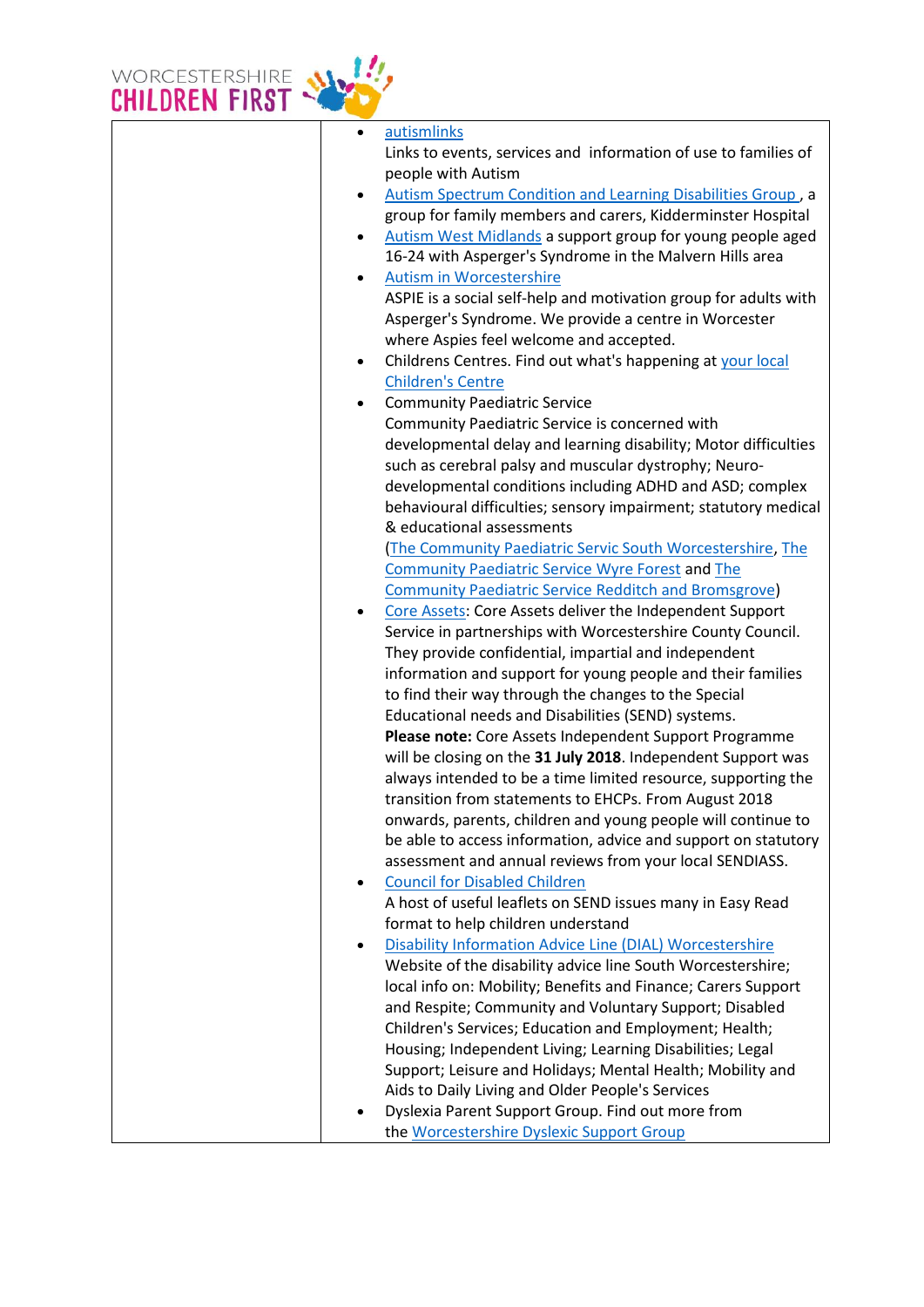

|                                                      | Footprints Support for Bereaved Children and their Families in<br>Worcestershire                                                                                                                                                                                                                                                                                                                                                          |
|------------------------------------------------------|-------------------------------------------------------------------------------------------------------------------------------------------------------------------------------------------------------------------------------------------------------------------------------------------------------------------------------------------------------------------------------------------------------------------------------------------|
|                                                      | Support for bereaved children and their families in<br>Worcestershire                                                                                                                                                                                                                                                                                                                                                                     |
|                                                      | Learning Disabilities (opens in a new window)<br>We work with people with learning disabilities, their families<br>and the people who support them.                                                                                                                                                                                                                                                                                       |
| <b>DDNs (Dangerous Drug</b><br>Networks)             | DDN's are drug dealing gangs who target vulnerable people in order to<br>set up drugs distribution networks.                                                                                                                                                                                                                                                                                                                              |
|                                                      | These criminals are using extreme violence to establish a presence,<br>displacing an existing drug supply chain and intimidating rivals,<br>witnesses and victims, this has resulted in local murders.                                                                                                                                                                                                                                    |
|                                                      | DDN's exploit vulnerable teenagers to become drug runners for their<br>network. Early intervention and intelligence are key to safeguard and<br>protect the vulnerable.                                                                                                                                                                                                                                                                   |
|                                                      | Presentation For DDN's (PDF, 151.7 KB)                                                                                                                                                                                                                                                                                                                                                                                                    |
|                                                      | For professionals that work in health (PDF, 1.3 MB)                                                                                                                                                                                                                                                                                                                                                                                       |
|                                                      | For professionals that work with young people (PDF, 1.3 MB)                                                                                                                                                                                                                                                                                                                                                                               |
|                                                      | For professionals working in housing (PDF, 1.3 MB)                                                                                                                                                                                                                                                                                                                                                                                        |
|                                                      | Drug Gangs and Exploitation (PDF, 556.6 KB)                                                                                                                                                                                                                                                                                                                                                                                               |
| <b>Child Criminal Exploitation</b><br>(County Lines) | Here is some guidance for frontline professionals on dealing with<br>county lines, part of the government's approach to ending gang<br>violence and exploitation:                                                                                                                                                                                                                                                                         |
|                                                      | https://www.gov.uk/government/publications/criminal-exploitation-<br>of-children-and-vulnerable-adults-county-lines                                                                                                                                                                                                                                                                                                                       |
|                                                      | Children who are trafficked, exploited or coerced into committing<br>crimes are victims in need of safeguarding and support. Though<br>perceptions are altering these young people are still often criminalised<br>and perceived as having 'made a choice' to take part in illegal activity.<br>https://www.catch-22.org.uk/child-criminal-exploitation/                                                                                  |
| Child Sexual Exploitation<br>(CSE)                   | West Midlands Safeguarding Children Procedures has a page<br>dedicated to Child Sexual Exploitation. It provides information about<br>child sexual exploitation, the roles and responsibilities of relevant<br>agencies and the procedures practitioners should follow to ensure the<br>safety and well-being of children and young people whom it is<br>suspected have been sexually exploited or are at risk of sexual<br>exploitation. |
|                                                      | <b>Key facts about CSE</b>                                                                                                                                                                                                                                                                                                                                                                                                                |
|                                                      | It affects both girls and boys and can happen in all<br>communities.                                                                                                                                                                                                                                                                                                                                                                      |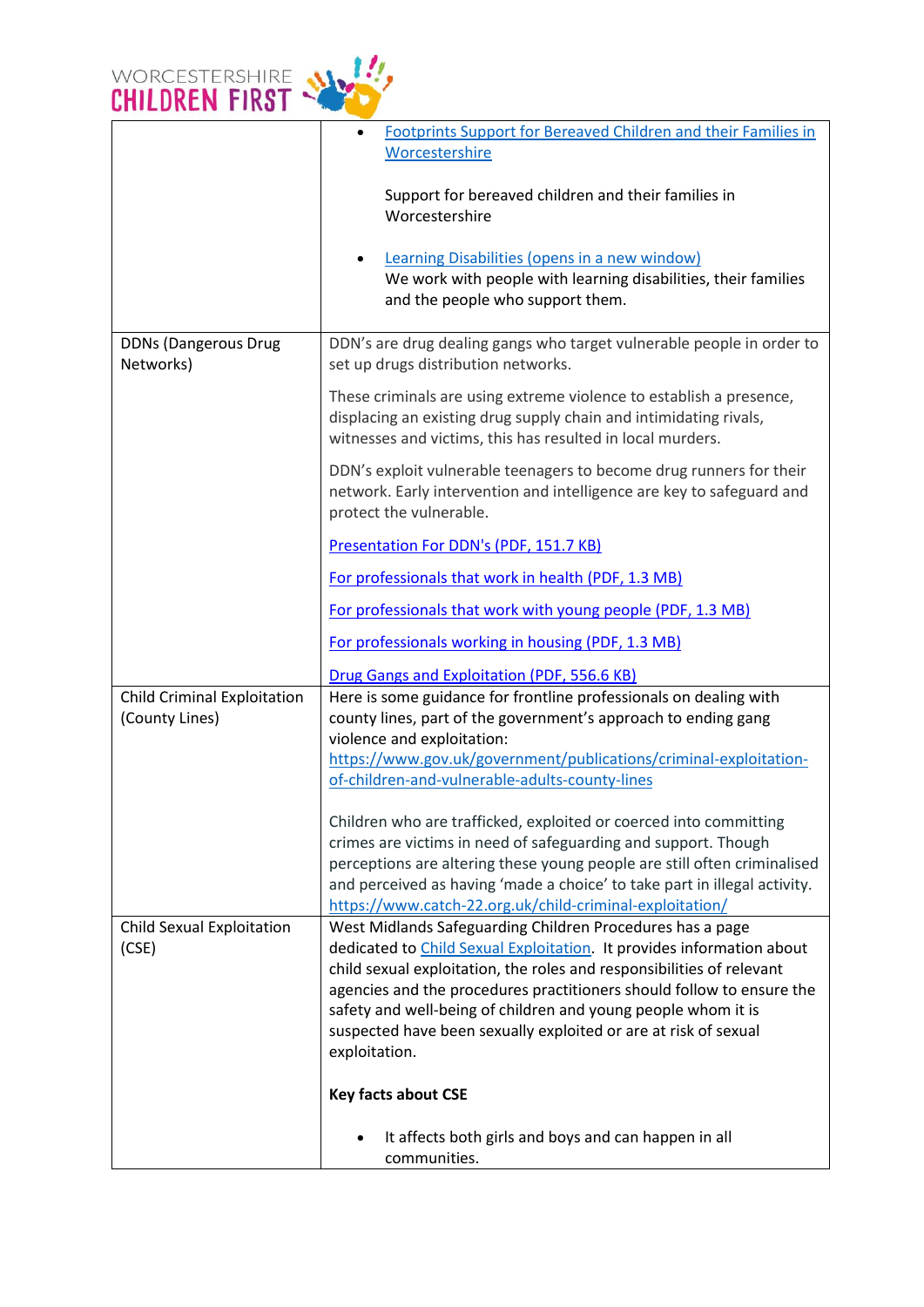

|                   | Any young person can be targeted but there are some<br>$\bullet$<br>particularly vulnerable groups: Looked After Children, Children<br>Leaving Care and Children with Disabilities.<br>Victims of CSE may also be trafficked (locally, nationally and<br>internationally).<br>Over 70% of adults involved in prostitution were sexually<br>exploited as children or teenagers.<br>Sexual violence or abuse against children represents a major<br>$\bullet$<br>public health and social welfare problem within UK society,<br>affecting 16% of children under 16. That is approximately 2<br>million children.                                                                                                                                           |
|-------------------|----------------------------------------------------------------------------------------------------------------------------------------------------------------------------------------------------------------------------------------------------------------------------------------------------------------------------------------------------------------------------------------------------------------------------------------------------------------------------------------------------------------------------------------------------------------------------------------------------------------------------------------------------------------------------------------------------------------------------------------------------------|
|                   | <b>Documents</b>                                                                                                                                                                                                                                                                                                                                                                                                                                                                                                                                                                                                                                                                                                                                         |
|                   | Appropriate Language: Child Sexual and/or Criminal<br><b>Exploitation Guidance For Professionals (CSE Police and</b><br>Prevention website, opens in a new window)<br>Child Sexual Exploitation: Definition and a guide for<br>$\bullet$<br>practitioners (GOV.UK website, opens in a new window)<br>Child Sexual Exploitation - Identification Tool<br><b>Worcestershire Child Sexual Exploitation Strategy and Action</b><br>Plan 2017 to 2019<br><b>WSCB Multi-agency Child Sexual Exploitation Pathway</b><br><b>WSCB CSE self assessment tool and guidance</b>                                                                                                                                                                                      |
|                   | <b>Making a referral</b>                                                                                                                                                                                                                                                                                                                                                                                                                                                                                                                                                                                                                                                                                                                                 |
|                   | The Local Authority has a duty to make enquiries where a child may be<br>suffering harm or neglect. If you think that a child may be at risk then<br>you can let us know via the referral form linked below                                                                                                                                                                                                                                                                                                                                                                                                                                                                                                                                              |
|                   | <b>Useful Websites</b>                                                                                                                                                                                                                                                                                                                                                                                                                                                                                                                                                                                                                                                                                                                                   |
|                   | Barnardo's spot the signs: Advice for parents, professionals<br>and young people on the signs of sexual exploitation and how<br>to keep safe<br>Department for Education (Gov.uk) National Action Plan for<br>$\bullet$<br><b>Tackling Child Sexual Exploitation</b><br>Parents Against Child Sexual Exploitation pace is the leading<br>$\bullet$<br>national charity working with parents and carers whose<br>children are sexually exploited<br>NSPCC definitions, statistics, facts and resources about CSE.<br>٠<br>NWG Network: Fighting against CSE and working to inform,<br>educate and prevent child sexual abuse within the UK.<br>Spotting The Signs of Child Sexual Exploitation: a 15 minute<br>YouTube clip from Health Education England |
| Domestic violence | Here is a very helpful website for what do to in many different difficult<br>situations:                                                                                                                                                                                                                                                                                                                                                                                                                                                                                                                                                                                                                                                                 |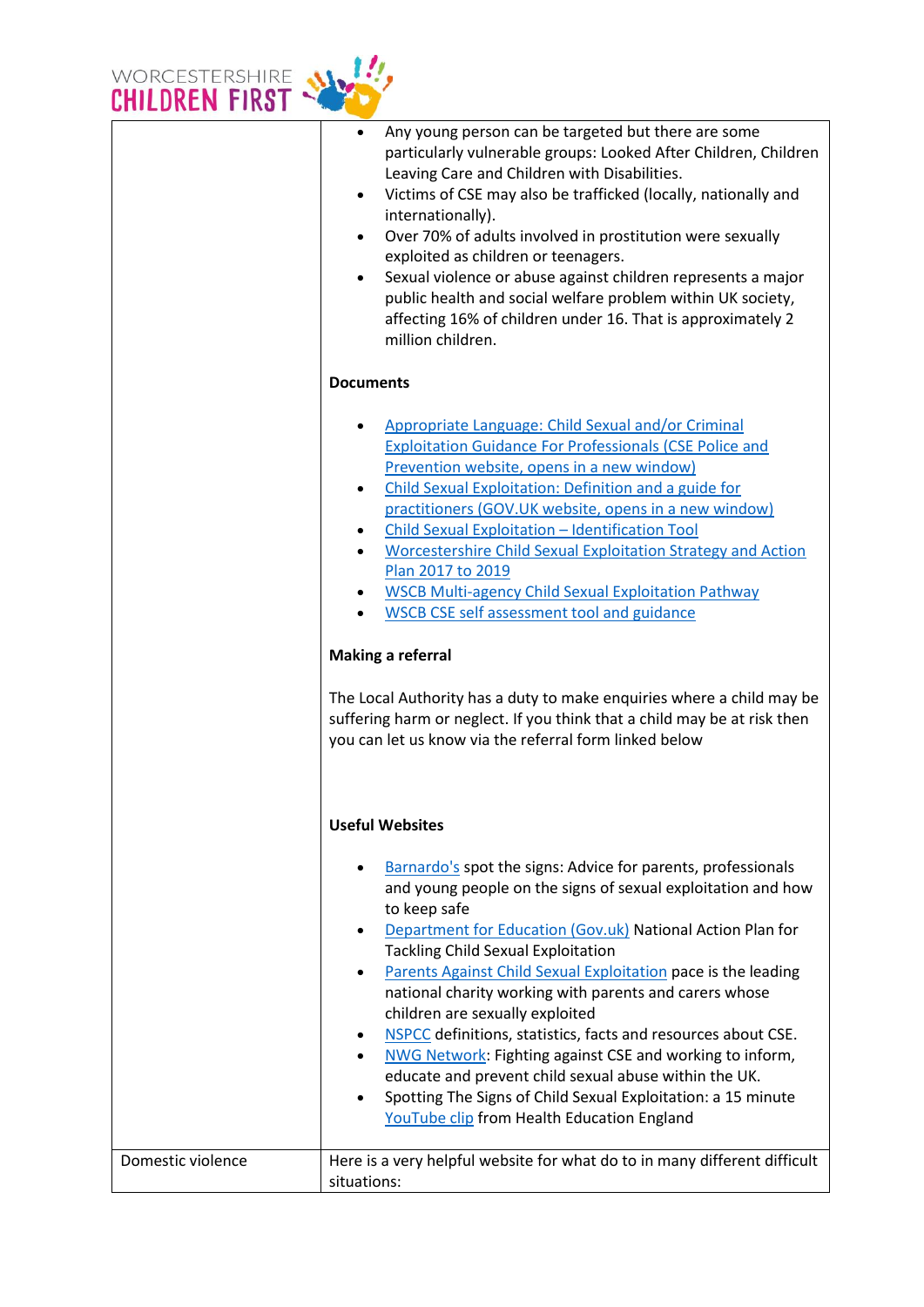

|                            | http://www.worcestershire.gov.uk/info/20379/domestic violence an                                                                                                                                                                                                                                                                                                                                                                                                                                                                                                                                                  |
|----------------------------|-------------------------------------------------------------------------------------------------------------------------------------------------------------------------------------------------------------------------------------------------------------------------------------------------------------------------------------------------------------------------------------------------------------------------------------------------------------------------------------------------------------------------------------------------------------------------------------------------------------------|
|                            | d sexual abuse                                                                                                                                                                                                                                                                                                                                                                                                                                                                                                                                                                                                    |
|                            | West Mercia Women's Aid: 0800 980 3331<br>0800 783 1359<br>helpline@westmerciawomensaid.org                                                                                                                                                                                                                                                                                                                                                                                                                                                                                                                       |
|                            | <b>Further reading</b>                                                                                                                                                                                                                                                                                                                                                                                                                                                                                                                                                                                            |
|                            | <b>Controlling or Coercive Behaviour in an Intimate or Family</b><br>Relationship Statutory Guidance Framework (GOV.UK website,<br>opens in a new window)<br>Domestic Abuse - A toolkit for employers<br>(Wellbeing.BIT website, opens in a new window)<br>Groups for parents - information and guidance<br>Multi-agency Statutory Guidance for the Conduct of Domestic<br>Homicide Reviews (GOV.UK website, opens in a new window)<br>Worcestershire Domestic Abuse Strategy 2017 - 2020 (click to<br>download)<br>Worcestershire Multi-agency domestic abuse training-<br>Learning Outcomes (click to download) |
| Teenage relationship abuse | Here is a great PDF helping to understand teenage relationship<br>abuse: U:\U161 CHS\U695 Education Safeguarding\G3 SG\AAA                                                                                                                                                                                                                                                                                                                                                                                                                                                                                        |
|                            | .Education Adviser Safeguarding\G1 Mgt & Admin\03.Education                                                                                                                                                                                                                                                                                                                                                                                                                                                                                                                                                       |
|                            | <b>Adviser -Safeguarding files\Admin</b>                                                                                                                                                                                                                                                                                                                                                                                                                                                                                                                                                                          |
|                            | Assisstant\A parents and carers guide to violence and abuse in<br>teenage relationships.pdf                                                                                                                                                                                                                                                                                                                                                                                                                                                                                                                       |
|                            |                                                                                                                                                                                                                                                                                                                                                                                                                                                                                                                                                                                                                   |
|                            | Crush                                                                                                                                                                                                                                                                                                                                                                                                                                                                                                                                                                                                             |
|                            | CRUSH is an awareness raising and support programme to help young<br>people make safe and healthy relationships. The sessions are run in                                                                                                                                                                                                                                                                                                                                                                                                                                                                          |
|                            | small groups and are specifically designed for 13-19 year olds.                                                                                                                                                                                                                                                                                                                                                                                                                                                                                                                                                   |
|                            | http://www.westmerciawomensaid.org/crush/                                                                                                                                                                                                                                                                                                                                                                                                                                                                                                                                                                         |
| Fabricated and induced     | Fabricated or induced illness (FII) is a rare form of child abuse. It                                                                                                                                                                                                                                                                                                                                                                                                                                                                                                                                             |
| illness                    | occurs when a parent or carer, exaggerates or deliberately causes                                                                                                                                                                                                                                                                                                                                                                                                                                                                                                                                                 |
| (FII)                      | symptoms of illness in the child.                                                                                                                                                                                                                                                                                                                                                                                                                                                                                                                                                                                 |
|                            | https://www.nhs.uk/conditions/Fabricated-or-induced-illness/                                                                                                                                                                                                                                                                                                                                                                                                                                                                                                                                                      |
|                            |                                                                                                                                                                                                                                                                                                                                                                                                                                                                                                                                                                                                                   |
|                            |                                                                                                                                                                                                                                                                                                                                                                                                                                                                                                                                                                                                                   |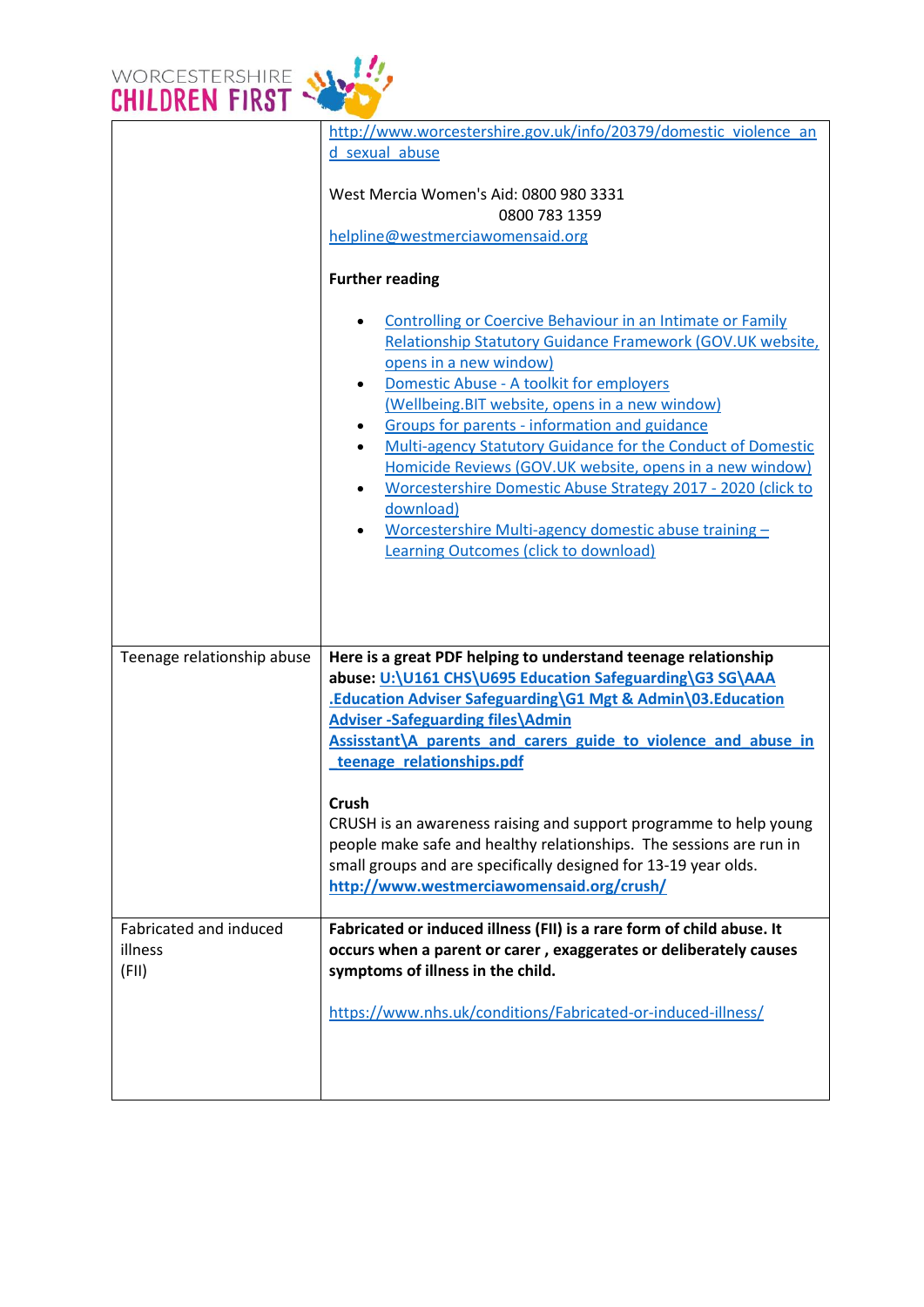

| Faith abuse                        | Faith and belief-based child abuse, including practices around 'spirit<br>possession' and 'witchcraft', is a hidden crime, which makes it difficult<br>to quantify in terms of magnitude. However, from our own experience<br>and in consultation with communities, we know this kind of abuse is<br>under-reported.<br>www.gov.uk/government/publications/national-actionplan-<br>to-tackle-child-abuse-linked-to-faith-or-belief<br>Further contacts for advice can be found from the local<br>representatives for some faiths.<br>An Exploration of Knowledge About Child Abuse Linked to<br>Faith or Belief (2016)<br>National Action Plan to Tackle Child Abuse Linked to Faith or<br>Belief (2012)<br>Safeguarding Children from Abuse Linked to a Belief in Spirit<br>$\bullet$<br>Possession (2007) this good practice guidance is archived but<br>still available.<br>Eleanor Stobart report 2006: Child Abuse Linked To<br>٠<br>Accusations of Possession And Witchcraft (2006)                                                                                                                                                                                                                                                                                                       |
|------------------------------------|-------------------------------------------------------------------------------------------------------------------------------------------------------------------------------------------------------------------------------------------------------------------------------------------------------------------------------------------------------------------------------------------------------------------------------------------------------------------------------------------------------------------------------------------------------------------------------------------------------------------------------------------------------------------------------------------------------------------------------------------------------------------------------------------------------------------------------------------------------------------------------------------------------------------------------------------------------------------------------------------------------------------------------------------------------------------------------------------------------------------------------------------------------------------------------------------------------------------------------------------------------------------------------------------------|
|                                    | Unicef study report: Children Accused of Witchcraft<br>$\bullet$<br>AFRUCA: Africans Unite Against Child Abuse<br>٠                                                                                                                                                                                                                                                                                                                                                                                                                                                                                                                                                                                                                                                                                                                                                                                                                                                                                                                                                                                                                                                                                                                                                                             |
| Honour based violence<br>(HBV)     | Honour' based violence (HBV) occurs when perpetrators believe a<br>relative or other individual has shamed or damaged a family's or<br>community's 'honour' or reputation (known in some communities as<br>izzat), and that the only way to redeem the damaged 'honour' is to<br>punish and/or kill the individual. 'Honour' based violence is a term<br>that is widely used to describe this sort of abuse however it is often<br>referred to as so called 'honour' based violence because the concept<br>of 'honour' is used by perpetrators to make excuses for their abuse.<br>There is a very strong link between 'honour' based violence, forced<br>marriage and domestic abuse. The term 'Honour Based Violence' is<br>the internationally recognised term describing cultural justifications<br>for violence and abuse. Honour Based Violence cuts across all cultures<br>and communities: Turkish, Kurdish, Afghani, South Asian, African,<br>Middle Eastern, South and Eastern European for example. This is not<br>an exhaustive list. Where a culture is heavily male dominated, HBV<br>may exist. The police have made it a high priority to help communities<br>fight back to tackle both honour based violence and hate crime.<br>The 'Honour Network Help line': 0800 5 999 247 |
| Female genital mutilation<br>(FGM) | Female Genital Mutilation (FGM) comprises all procedures involving<br>partial or total removal or the external female genitalia. FGM is illegal<br>in the UK and as of October 2015 mandatory reporting commenced. If<br>education staff or other professionals discovers that an act FGM<br>appears to have been carried out on a girl under 18 years old there is a<br>statutory (legal) duty on teachers for them PERSONALLY to report it to<br>the police.                                                                                                                                                                                                                                                                                                                                                                                                                                                                                                                                                                                                                                                                                                                                                                                                                                  |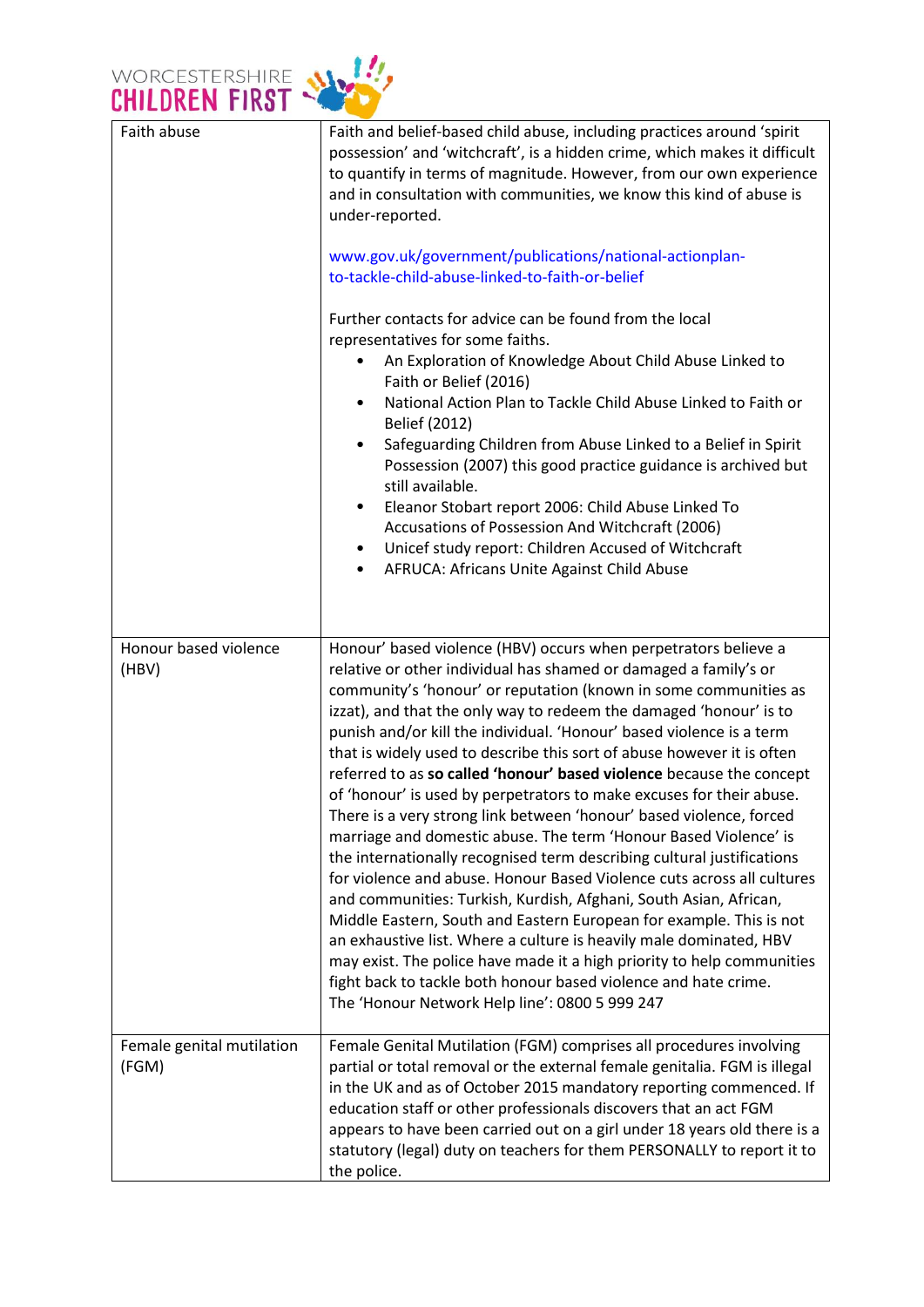

|                          | Read http://www.nhs.uk/Conditions/female-genitalmutilation for NHS<br>information and signs of FGM. Any suspicion of FGM should be<br>referred to the Police and social care.<br>- Annalise Price-Thomas (Head of Service) has<br>completed the online home office training, 'Female<br><b>Genital Mutilation: Recognising and Preventing FGM'</b><br>- E-learning package- http://www.fgmelearning.co.uk/<br>for interested staff or professionals (free home office elearning) |
|--------------------------|----------------------------------------------------------------------------------------------------------------------------------------------------------------------------------------------------------------------------------------------------------------------------------------------------------------------------------------------------------------------------------------------------------------------------------------------------------------------------------|
| Forced marriage          | UK Forced Marriage Unit fmu@fco.gov.uk                                                                                                                                                                                                                                                                                                                                                                                                                                           |
|                          | Telephone: 020 7008 0151                                                                                                                                                                                                                                                                                                                                                                                                                                                         |
|                          | Call 999 (police) in an emergency.                                                                                                                                                                                                                                                                                                                                                                                                                                               |
|                          | www.gov.uk/stop-forced-marriage for information on Forced                                                                                                                                                                                                                                                                                                                                                                                                                        |
|                          | Marriage. Visit Home Office website to                                                                                                                                                                                                                                                                                                                                                                                                                                           |
|                          | undertake Forced Marriage e-learning package                                                                                                                                                                                                                                                                                                                                                                                                                                     |
|                          | https://www.gov.uk/forced-marriage. GSCB one day Awareness                                                                                                                                                                                                                                                                                                                                                                                                                       |
|                          | training delivered by Infobuzz                                                                                                                                                                                                                                                                                                                                                                                                                                                   |
|                          | www.gscb.org.uk Please see 'Multi-Agency Practice Guidelines-                                                                                                                                                                                                                                                                                                                                                                                                                    |
|                          | Handling cases of Forced Marriage' for more information and detail:                                                                                                                                                                                                                                                                                                                                                                                                              |
|                          | https://www.gov.uk/forcedmarriage.                                                                                                                                                                                                                                                                                                                                                                                                                                               |
|                          | Prevention Freedom Charity-Aneeta Prem 'But it's not fair' book. A<br>book for teenagers looking at forced marriage from the point of view                                                                                                                                                                                                                                                                                                                                       |
|                          | of school friends of the girl who went to India and didn't come back.                                                                                                                                                                                                                                                                                                                                                                                                            |
|                          | This book promotes discussion. www.freedomcharity.org.uk The                                                                                                                                                                                                                                                                                                                                                                                                                     |
|                          | Freedom Charity (UK charity) have a helpline, text facility and app                                                                                                                                                                                                                                                                                                                                                                                                              |
|                          | which can be downloaded to help to provide support and protection                                                                                                                                                                                                                                                                                                                                                                                                                |
|                          | for victims of abuse, FGM or forced marriage. They can be contacted                                                                                                                                                                                                                                                                                                                                                                                                              |
|                          | on tel: 0845 607 0133 or text 4freedom to 88802 or go to the website                                                                                                                                                                                                                                                                                                                                                                                                             |
|                          | to download the app from the app page.                                                                                                                                                                                                                                                                                                                                                                                                                                           |
| Gangs and youth violence | Here is a PDF assisting with Gangs and Youth<br>https://assets.publishing.service.gov.dk/government/uploads/system/                                                                                                                                                                                                                                                                                                                                                              |
|                          | uploads/attachment data/file/418131/Preventing youth violence an                                                                                                                                                                                                                                                                                                                                                                                                                 |
|                          | d gang involvement v3 March2015.pdf                                                                                                                                                                                                                                                                                                                                                                                                                                              |
|                          | This is a website for the Youth Violence Prevention Initiative:                                                                                                                                                                                                                                                                                                                                                                                                                  |
|                          | http://www.worcesterma.gov/youth-opportunities/youth-violence-                                                                                                                                                                                                                                                                                                                                                                                                                   |
|                          | prevention                                                                                                                                                                                                                                                                                                                                                                                                                                                                       |
| Gender-based             | https://www.gov.uk/government/publications/violence-against-                                                                                                                                                                                                                                                                                                                                                                                                                     |
| violence/violence        | women-and-girls-evidence-digest-january-2018                                                                                                                                                                                                                                                                                                                                                                                                                                     |
| against women and girls  |                                                                                                                                                                                                                                                                                                                                                                                                                                                                                  |
|                          | For information about West Mercia Rape and Sexual Abuse visit:<br>https://www.wmrsasc.org.uk/                                                                                                                                                                                                                                                                                                                                                                                    |
|                          | FGM (Female Genital Mutilation) is violence against women and girls.<br>Forced marriage and so called 'Honour' based violence are a violation                                                                                                                                                                                                                                                                                                                                    |
|                          | against human rights and is a high priority area of the national and<br>local Violence Against Women and Girls Agenda. It is, primarily an                                                                                                                                                                                                                                                                                                                                       |
|                          | issue for young women and girls aged between 13 and 30 years.                                                                                                                                                                                                                                                                                                                                                                                                                    |
|                          | Hope House SARC (Sexual Assault Referral Centre):                                                                                                                                                                                                                                                                                                                                                                                                                                |
|                          | 01452 754390                                                                                                                                                                                                                                                                                                                                                                                                                                                                     |
|                          |                                                                                                                                                                                                                                                                                                                                                                                                                                                                                  |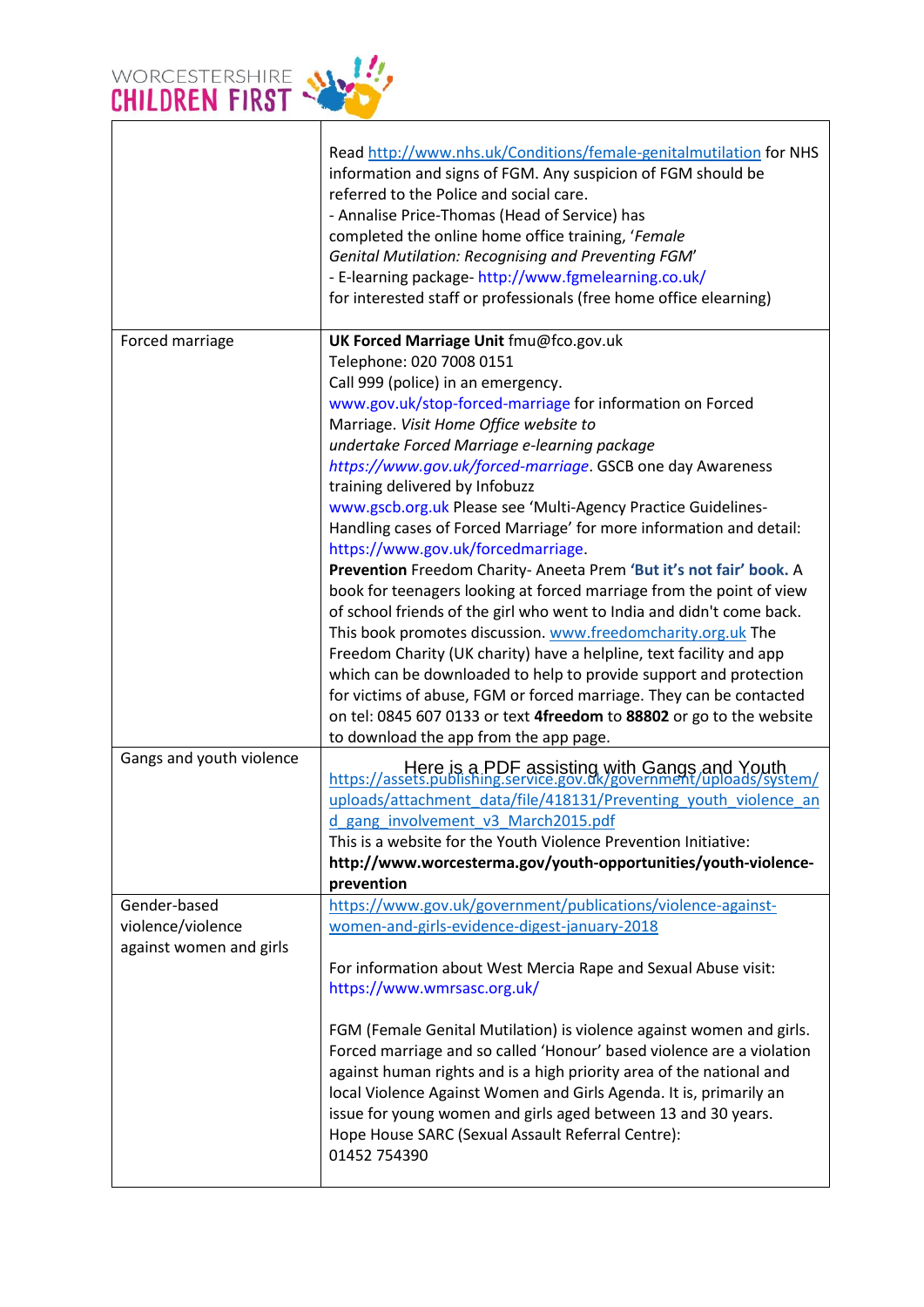

|                                                                             | www.onyourmindglos.nhs.uk for 'I've been raped or sexually<br>assaulted' information.                                                                                                                                                                                                                                                                                                                                                                                                                                                                                                                                                                                                                                                                                                                                                                                                                                                                                                                                                                                                                                                                                                                    |
|-----------------------------------------------------------------------------|----------------------------------------------------------------------------------------------------------------------------------------------------------------------------------------------------------------------------------------------------------------------------------------------------------------------------------------------------------------------------------------------------------------------------------------------------------------------------------------------------------------------------------------------------------------------------------------------------------------------------------------------------------------------------------------------------------------------------------------------------------------------------------------------------------------------------------------------------------------------------------------------------------------------------------------------------------------------------------------------------------------------------------------------------------------------------------------------------------------------------------------------------------------------------------------------------------|
| Gender Identity Issues                                                      | The Gender Trust is a listening ear, a caring support and an<br>information centre for anyone with any question concerning their<br>gender identity, or whose loved one is struggling with gender identity<br>issues. People who might be Transgender, Transsexual or people who<br>do not identify with the gender they were assigned at birth or those<br>who are simply unsure. Address: 76 The Ridgeway, Astwood Bank, B96<br>6LX tel: 0845 231 0505 www.gendertrust.org.uk                                                                                                                                                                                                                                                                                                                                                                                                                                                                                                                                                                                                                                                                                                                          |
| Private fostering                                                           | National Fostering Agency (NFA)<br>Call on: 0808 284 9226<br>Kinship Care<br>Kinship care means that relatives or friends look after children who<br>cannot live with their parents. Visit this website for more information:<br>http://www.worcestershire.gov.uk/privatefostering                                                                                                                                                                                                                                                                                                                                                                                                                                                                                                                                                                                                                                                                                                                                                                                                                                                                                                                       |
| <b>Preventing Radicalisation</b><br>and<br>Extremism/HATE (PREVENT<br>duty) | www.educateagainsthate.com is the<br>government website providing information<br>and practical advice for parents, teachers<br>and schools leaders on protecting children from radicalisation and<br>extremism.<br>Anti-Terrorist Hotline: tel 0800 789 321<br>also be raised by email to the Home office:<br>counter.extremism@education.gsi.gov.uk.<br>Let's talk about it is an excellent website for parents: www.ltai.info/ as<br>is www.preventtragedies.co.uk<br>While it remains very rare for school age children to become involved<br>in extremist activity to the point of committing criminal acts, young<br>people can be exposed to extremist influences or prejudiced views,<br>including via the internet, from an early age. As with other forms of<br>criminality or risk of harm, early intervention is always preferable.<br>Schools, working with other local partners, families and communities,<br>can help support students<br>who may be vulnerable as part of wider safeguarding responsibilities.<br>Channel guidance:<br>https://assets.publishing.service.gov.uk/government/uploads/system/<br>uploads/attachment data/file/425189/Channel Duty Guidance April<br>2015.pdf |
| Sexting/Sextortion/youth<br>produced imagery                                | http://www.nspcc.org.uk/preventing-abuse/keepingchildren-<br>safe/sexting (NSPCC website).<br>https://www.westmercia.police.uk/article/8206/Sexting (West Mercia                                                                                                                                                                                                                                                                                                                                                                                                                                                                                                                                                                                                                                                                                                                                                                                                                                                                                                                                                                                                                                         |
|                                                                             | Police website)                                                                                                                                                                                                                                                                                                                                                                                                                                                                                                                                                                                                                                                                                                                                                                                                                                                                                                                                                                                                                                                                                                                                                                                          |
| Children Missing in<br><b>Education (CME)</b>                               | Children Missing Education (CME) refers to 'any child of compulsory<br>school age who is not registered at any formally approved education<br>activity eg school, alternative provision, elective home education, and<br>has been out of education provision for at least 4 weeks'. CME also<br>includes those children who are missing (family whereabouts                                                                                                                                                                                                                                                                                                                                                                                                                                                                                                                                                                                                                                                                                                                                                                                                                                              |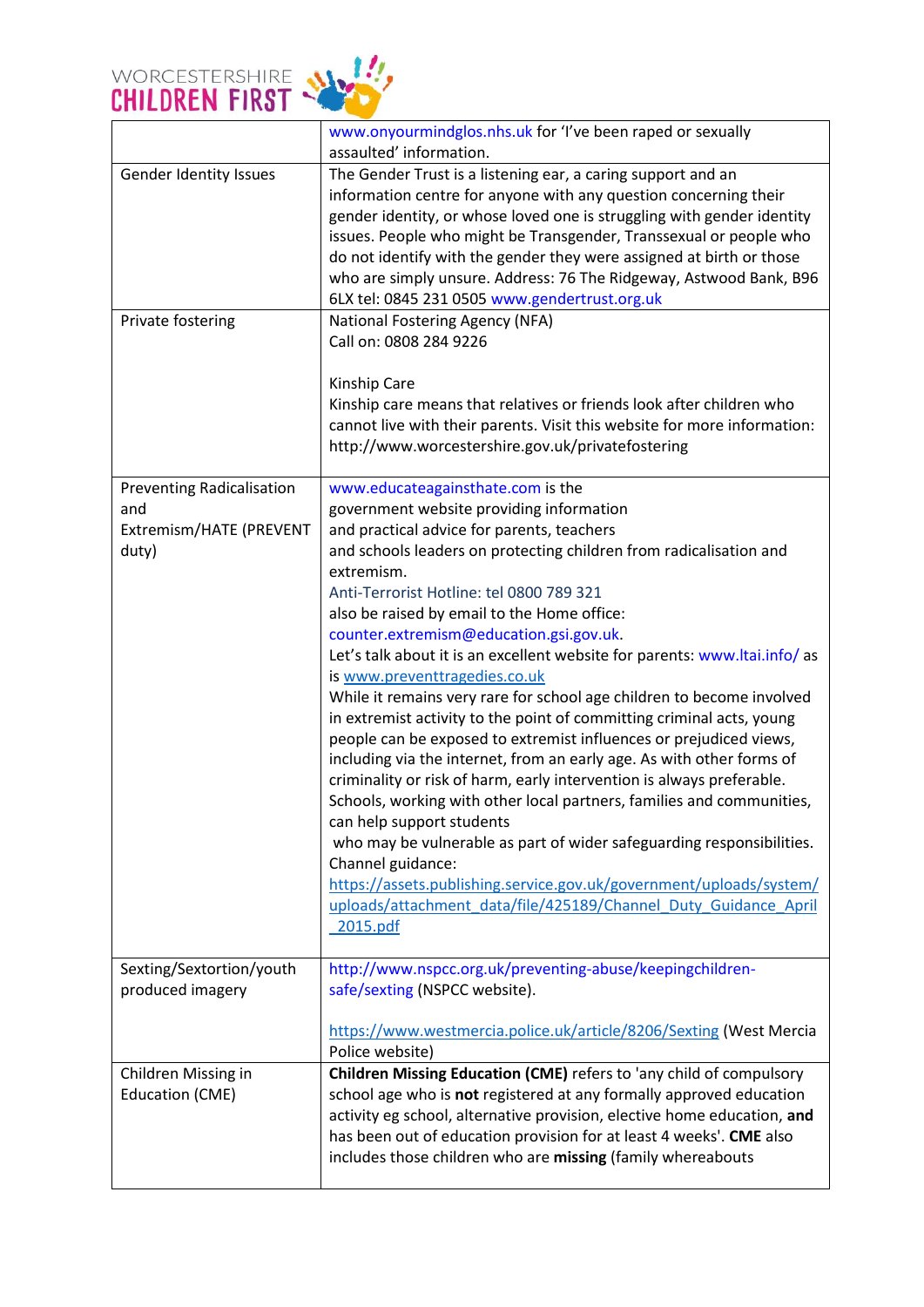

|                          | unknown), and are usually children who are registered on a school roll<br>/ alternative provision. This might be a child who |
|--------------------------|------------------------------------------------------------------------------------------------------------------------------|
|                          |                                                                                                                              |
|                          | is not at their last known address and either has not taken up an                                                            |
|                          | allocated school place as expected, or has 10 or more days of                                                                |
|                          | continuous absence from school without explanation, or left school                                                           |
|                          | suddenly and the destination is unknown.                                                                                     |
|                          | This is the link for Children Missing Education on the Worcestershire                                                        |
|                          | website                                                                                                                      |
|                          | http://www.worcestershire.gov.uk/info/20595/behaviour and attend                                                             |
|                          | ance/293/children missing education                                                                                          |
|                          |                                                                                                                              |
|                          | <b>Babcock Prime - Educational Welfare Team:</b>                                                                             |
|                          | Primeedinvservice@babcockinternational.com<br>01905                                                                          |
|                          | 678138                                                                                                                       |
| Missing Children and     | Every year an estimated 200,000 people go missing in the UK. In some                                                         |
| Adults                   | cases, missing adults may have made a choice to leave and 'start their                                                       |
| Strategy                 | lives over again', but the vast majority of missing people, children and                                                     |
| (vulnerable children and | adults, are vulnerable and need protection and support. The strategy                                                         |
| adults                   | has three key objectives which provide the right foundations for any                                                         |
| who go missing)          | effective local strategy to tackle this issue: Prevention - reducing the                                                     |
|                          | number of people who go missing, including through prevention                                                                |
|                          | strategies, education work and early intervention in cases where                                                             |
|                          | children and adults repeatedly go missing Protection - reducing the                                                          |
|                          | harm to those who go missing, including through a tailored, risk-based                                                       |
|                          | response and ensuring agencies work together to find and close cases                                                         |
|                          | as quickly as possible at a local and national level Provision - providing                                                   |
|                          | support and advice to missing persons and families by referring then                                                         |
|                          | to agencies promptly and ensuring they understand how and where to                                                           |
|                          | access help. The police should be informed if any child or adult goes                                                        |
|                          |                                                                                                                              |
|                          | missing. The Missing Children and Adults strategy can then be referred                                                       |
|                          | to for further information and help. It is a home office publication                                                         |
|                          | (2011).                                                                                                                      |
|                          | https://www.gov.uk/government/publications/missi                                                                             |
|                          | ng-children-and-adults-strategy                                                                                              |
|                          | https://assets.publishing.service.gov.uk/government/uploads/syste                                                            |
|                          | m/uploads/attachment_data/file/117793/missing-persons-                                                                       |
|                          | strategy.pdf                                                                                                                 |
| Children with family     | Approximately 200,000 children have a parent sent to prison each                                                             |
| members in prison        | year. These children are at risk of poor outcomes including poverty,                                                         |
|                          | stigma, isolation and poor mental health. NICCO (www.nicco.org.uk)                                                           |
|                          | provides information to support professionals working with offenders                                                         |
|                          | and their children to help mitigate the negative consequences for                                                            |
|                          | these children.                                                                                                              |
|                          |                                                                                                                              |
|                          | https://www.solgrid.org.uk/education/safeguarding/child-                                                                     |
|                          | protection/issues/children-family-prison/                                                                                    |
| Children and the court   | Children are sometimes required to give evidence in courts, either for                                                       |
| system                   | crimes committed against them or for crimes they have witnessed.                                                             |
|                          | There are two guides to support these children which can be found at                                                         |
|                          |                                                                                                                              |